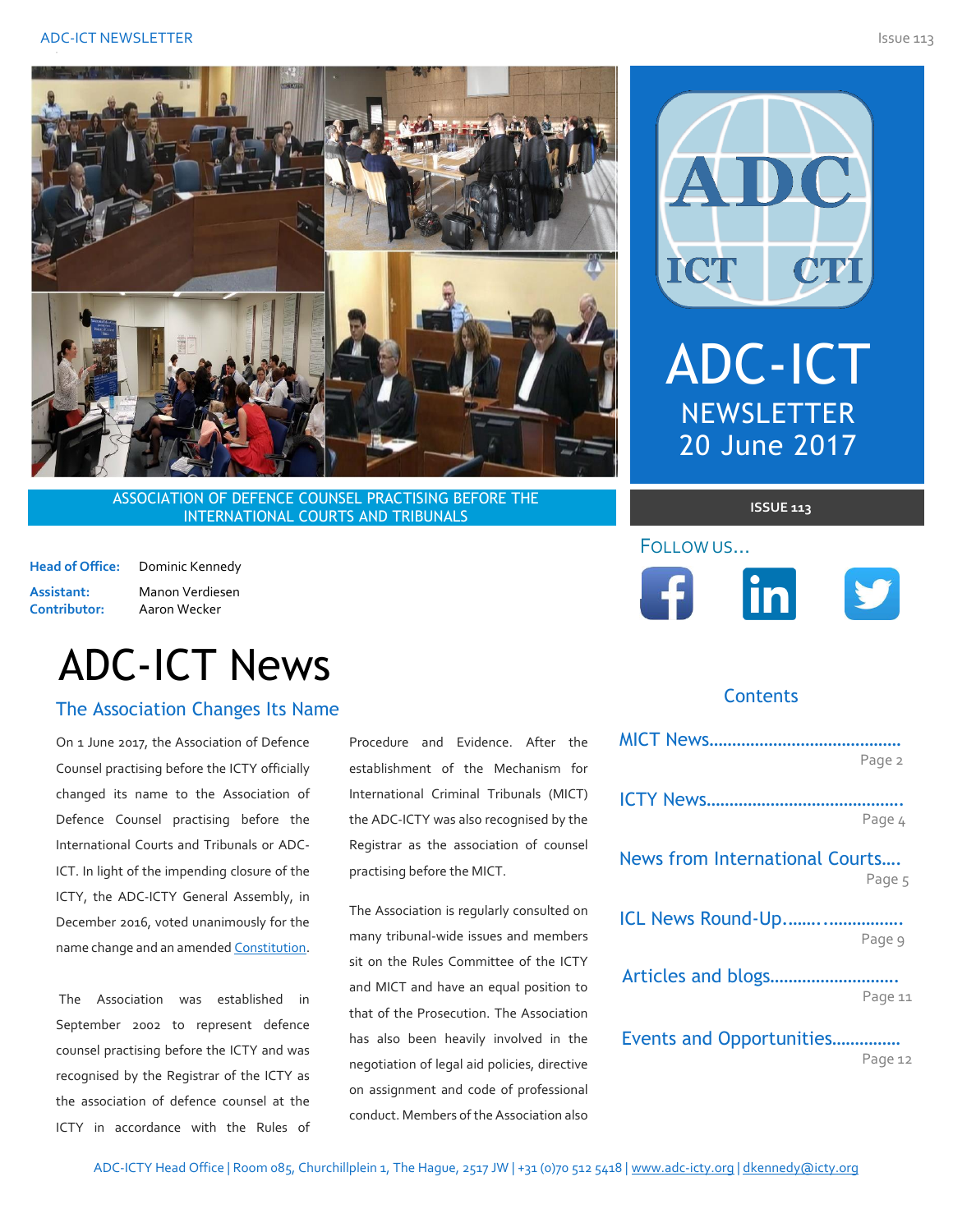sit on the Disciplinary Panels and Disciplinary Boards of the ICTY and MICT.

The ADC-ICT has a number of governing committees which are elected at the annual General Assembly. The Executive Committee is responsible for the day-to-day operations of the Association and comprises of a President and four Vice-Presidents. The Disciplinary Council is responsible for providing advisory opinions to members on professional conduct issues as well as potentially issuing Disciplinary Decisions.

Other Committees are responsible for training, drafting amicus briefs and reviewing membership applications.

The ADC-ICT remains the only association of defence counsel at any of the international courts or tribunals which is recognised by the Registrar as representing the interests of defence counsel. Membership is compulsory for all lawyers on the list of counsel at the ICTY and MICT but membership is also open to all legal professionals, students and

interns, for further information about the Association and membership visit the website at: www.adc-ict.org



## ADC-ICT Sends Open Letter to UN Security Council

On 26 May 2017, the ADC sent a letter to all members of the UN Security Council requesting that strong action be taken with regards to the continued detention of MICT Judge Akay by the Republic of Turkey. He has been detained since September 2016, and despite the UN Office of Legal Affairs asserting his diplomatic immunity Turkey has refused to release Judge Akay. The President of the MICT has also ordered that Turkey release judge Akay but no response

# MICT News

# Prosecutor v. Stanišić and Simatović (MICT-15-96) MI

On 13 June 2017, the Prosecution made their opening statements in the re-trial in the case against Stanišić and Simatović*.* The re-trial was ordered by the ICTY Appeals Chamber on 9 December 2015 when they quashed the acquittal and ordered a re-trial on all counts in the indictment. There were two grounds for which the acquittal was quashed: there was a failure to properly reason the decision with regards to the role of the accused in the

has been received. This is delaying the finality of proceedings for Augustin Ngirabatware, the case to which Judge Akay is assigned on the Appeals Chamber to consider a request for review of judgement. The full ADC Open Letter to the UN Security Council is availabl[e here.](https://docs.wixstatic.com/ugd/ce12e8_95bc6fe0f80f4949abe7f6e4f2a5be71.pdf)

On 15 June, a court in Turkey sentenced Judge Akay to 7.5 years imprisonment for a terrorism related offence. Judge Akay has been released pending a decision from the Supreme Appeals Court but has a travel ban in place. On 19 June, the MICT Appeals Chamber granted Ngirabatware' request for review of judgement and a hearing will be scheduled.

joint criminal enterprise (JCE), specifically in analysing the *mens rea* without determining

the *actus reus* of the JCE; secondly the Trial Chamber erred on a point of law with regards to the *actus reus* of aiding and abetting. The ICTY Appeals Chamber Judgement is available [here.](http://www.icty.org/x/cases/stanisic_simatovic/acjug/en/151209-judgement.pdf)

The Prosecution is seeking to establish the criminal responsibility of Jovica Stanišić and Franko Simatović with regards to the "joint criminal enterprise to establish ethnically homogenous Serb-dominated territories across large parts of the territories

of Croatia and Bosnia-Herzegovnia during 1991 to 1995". They are seeking to do this by establishing that both figures held senior positions in Serbia's intelligence organ the State Security Service or DB "Državna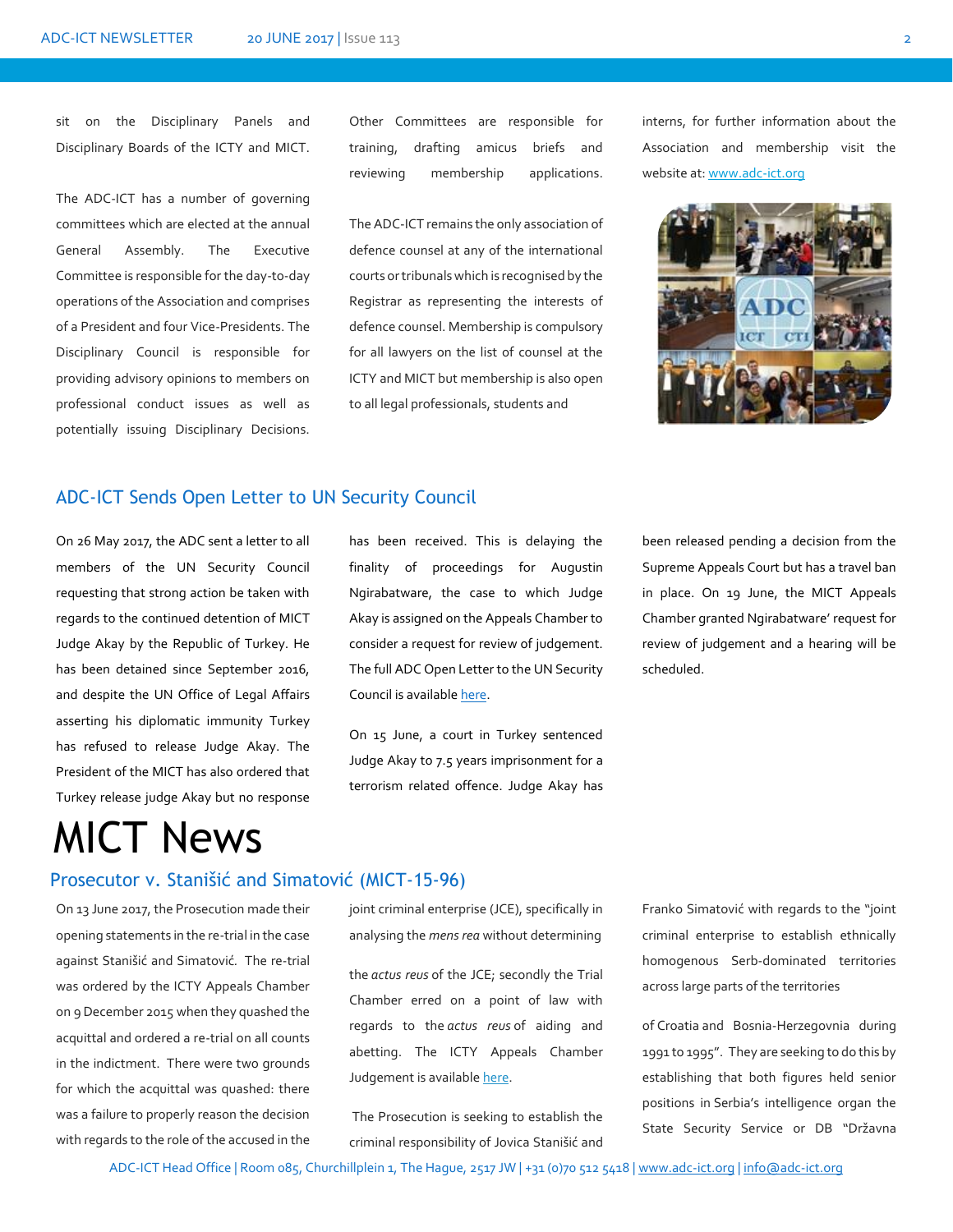Bezbednost" during those dates, and that through these positions advanced the JCE.

In attempting to establish that through the use of the State Security Services, the personnel and its resources, Stanišić and Simatović were able to advance the JCE. The Prosecution alleges that they used the service to establish elite DB units in Croatia and Bosnia, which Simatović oversaw and supported in the field, while Stanišić directed this establishment in conjunction with other leading members of the JCE.

The Prosecution began with the key areas in which the JCE took place, starting in 1990 when ethnic Serbs started self-declaring Serbian Autonomous Districts (SAOs) in Croatia (Republic of Serbian Krajina, RSK) and Bosnia (Republika Srpska, RS). The Prosecution alleges that he accused assisted the establishment and support of these regions using the DB.

The Prosecution in its opening statement mentioned specific attacks within the regions in Croatia, specifically Slavonia, Baranja and Western Srem (SBWS) in August of 1991. Following the Prosecution detailed crimes which occurred in Bosnia, specifically in Sanski Most, Bosanski Samac, Doboj, Bijeljina, Zvornik and the execution of six Muslim men and boys in Trnovo near Sarajevo.

In acknowledging that these crimes took place amid an ongoing conflict the Prosecution distinguished these specific crimes and the role that Stanišić and Simatović allegedly played, from their duty to act in the interest of the Serbian State as members of the intelligence service in a time of war. The Prosecution holds that there was a course of conduct, a pattern followed in all the above territories that make it "clear" that the purpose for which the actions were taken was to further the "common criminal purpose to forcibly and permanently expel non-Serb population from the targeted territories".

The pattern which the Prosecution lays out of double-hatters, DB operatives that had official roles in the security services as well as playing key roles in the Serb-claimed territories. They allege that the establishment of training camps which were directly supported with equipment and supplies was undertaken to conceal the role of senior Serbian officials in implementing the JCE. The Prosecution therefore alleges that it was the intent of Stanišić and Simatović to further the common criminal purpose.

The Prosecution highlighted the roles of other JCE members and the way that Stanišić and Simatović's contributions can be seen in light of, and in tandem with the other JCE actors. Through these professional and personal relationships with other JCE members, the Prosecution is attempts to elucidate the standing of the accused as key members of the common criminal purpose.

The Prosecution also focused on specific incidents where Stanišić or Simatović were active either in the field delivering weapons or instructing the training of Bosnia Serb forces. They detailed the actions of the units which were trained and supported by the

DB: Arkan's Tigers and the Scorpions and how "Jovica Stanišić and Franko Simatović exercised authority over them at all times", with the aim of establishing a command responsibility link.

The Prosecution finally discussed the type of evidence which will be presented and how they will use this evidence to prove their case. An emphasis was placed on the secrecy of the JCE and that many of the witnesses may not have known the DB was involved. These witnesses will testify about the crimes which were committed against them and taken with the totality of the evidence including expert witnesses, written statements and journals of DB members will prove that Stanišić and Simatović are the perpetrators of the alleged crimes.

On 14 June, the first witness, a former employee of the DB, took the stand with protective measures including image and voice distortion and sections of the testimony were in private session. The witness explained that there were three levels of cooperation within the DB. "friendly relations", "operative relations" and "collaboration". During cross-examination by Stanišić's Defence Counsel, Wayne Jordash QC, he highlighted the discrepancies in the witness's statements and asked whether new information was based on what the witness had read in the media. The witness denied this was the case, however did agree that Belgrade media 'should be read with a great deal of caution, both at the time and now'. The trial continues on 20 June 2017.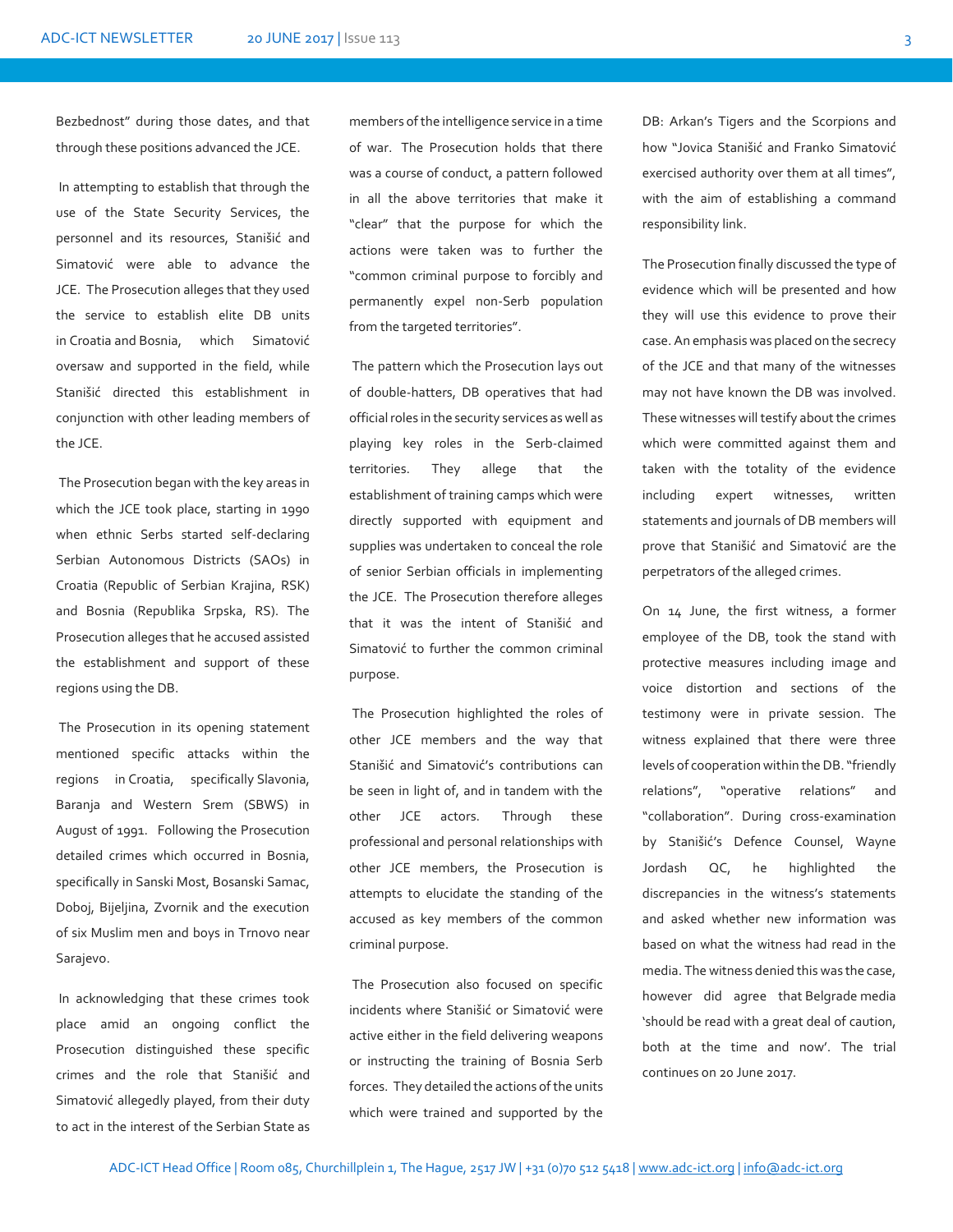# ICTY News

### Prosecutor v. Mladić (IT-09-92)

On 12 May 2017, the Trial Chamber Denied the Defence's Emergency Motion for Provisional Release Under Rule 65 seeking temporary custodial release for medical treatment of Ratko Mladić to Russia. This Decision focused primarily on the situation 20 years ago, when Mladić was a fugitive, and thus decided he was a "flight risk," despite his poor health even though guarantees were issued by the Russian Federation. The Defence filed an Appeal of that Decision on 19 May 2017, of which a Public Redacted Version was made available on 22 May 2017. The Public appeal can be foun[d here.](http://icr.icty.org/LegalRef/CMSDocStore/Public/English/Motions/NotIndexable/IT-09-92-AR65%231/MRA25195R0000513463.pdf)

The Defence Appeal stressed that the Decision did not adequately take into account nor render a reasoned decision on the Russian guarantees and specifically excluded from consideration that part that affirmed Russia's obligation to effect "the timely return of the accused R. Mladić to the seat of the Tribunal on the date and at the time determined by the ICTY." which was argued to remove any risk of flight since Mladić, unlike 20 years ago, would be in official custody. The Appeal further noted



render a reasoned opinion on the health of the Accused, saying only it found UN Doctors "Reliable" without addressing deviations in medical care as prescribed by American and European Medical Boards as mandatory for the conditions that Mladić suffers from, as well as the fact: a) Dr. Falke's conclusions were subsequently contradicted by his own subordinate medical officer; b) Dr. Falke's preoccupation relating to the higher risk of infection in Dutch Hospitals as the main reason he did not want to hospitalize Mladić; c) Dr. Falke's dismissive attitude towards treatments mandated by American/European Cardiology boards for patients like Mladić; d) the Independent Medical Examiners' (IMEs) conclusions being contradictory; e) the IME's failure to deny that the aforesaid deviations from applicable medical standards occurred; and, among other things f) that even the UN Doctors and IME's agreed and confirmed 90% of the Defence Doctors, including the assessment of Mladić being at high risk for a recurrent cerebral, vascular incident including with a fatal outcome due to his current condition.

the Decision did not take into account or

Thereafter, to stress the seriousness of the situation, on 24 May 2017 the Defence, and Mladić's family held a press conference in Belgrade to announce and highlight their Appeal. Highlights from the conference (with English text of the highlights) can be found at the following [link.](https://www.youtube.com/watch?v=LPK6MnZX5pA)

At the press conference it was stressed that all the criteria for provisional release had been met, and that guarantees of non-states that were creations of the Security Council of the UN were accepted in the past by the same Judges as to other accused, so it was difficult to understand why the guarantees of a permanent member of the same UN Security Council - Russia, were not even considered. It was stressed, Ramush Haradinaj was released without restrictions on his travel and political activities even though he was not ill. The Defence stressed it expected the Appeals Chamber judges to adhere to their own prior jurisprudence to correct this erroneous Decision. Two Russian participants participated remotely from Moscow and the Russian Duma in the Press Conference, and stressed that the guarantees were signed by President Putin, and that this was a humanitarian effort, and that the Vatican was being consulted to obtain support from the Pope for the provisional release, and that the highest echelons of the Russian Orthodox Church had already voiced their support.

Darko Mladić talked of the state of health of his father and said the family feared the Decision was a "Death Sentence" for his father, because the serious symptoms that indicate an impending or existing stroke or TIA that could lead to death were being treated by "alternative" methods such as massage and Yoga rather than hospitalization.

## **RATKO MLADIĆ**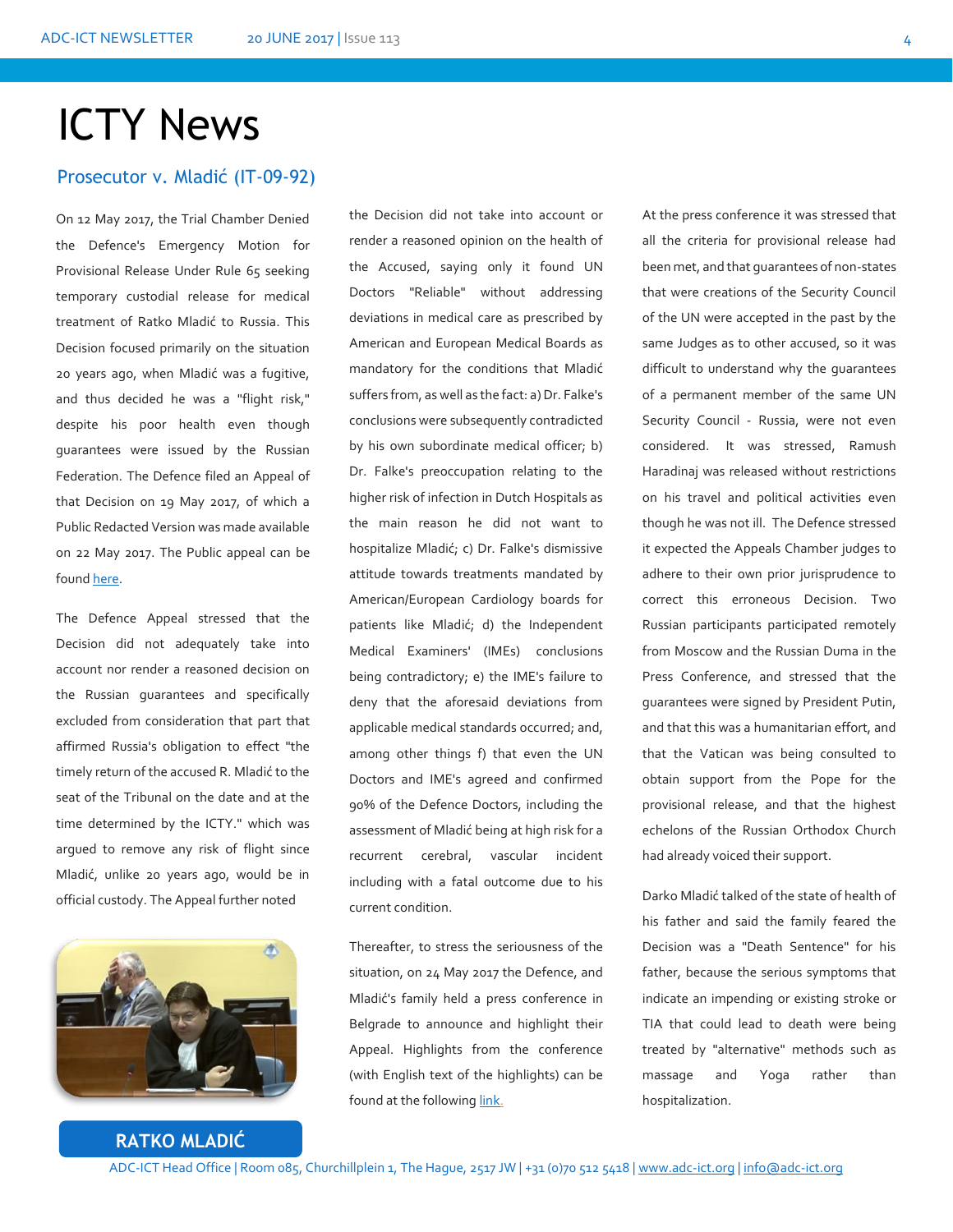The Prosecution filed a Public Version of its Response on 30 May 2017, after the Appeals Chamber ordered an expedited briefing schedule. The Prosecution Response can be found [here.](http://icr.icty.org/LegalRef/CMSDocStore/Public/English/Response/NotIndexable/IT-09-92-AR65%231/MRA25201R0000513527.pdf) The Prosecution repeated its earlier arguments about the senior position of the Accused in the VRS and the severity of the crimes he is charged with and that the

Trial Chamber considered the Dutch and Russian submissions sufficiently. The Defence has filed a Reply Brief on 30 May 2017, and issued a Public Version that same day, which can be found [here.](http://icr.icty.org/LegalRef/CMSDocStore/Public/English/Reply/NotIndexable/IT-09-92-AR65%231/MRA25206R0000513534.pdf) The Defence highlights the wealth of Appeals Jurisprudence negating the Prosecution's arguments as to the severity of the crimes

charged, given the presumption of innocence to the Rule 65 provisional release process. It further detailed jurisprudence signed by both the Trial Chamber and Appeals Chamber judges from the instant case in other cases that supported the Defence position and the release being sought. It is not known when the Appeals Chamber will issue a decision.

# News from other International Courts



Extraordinary Chambers in the Courts of Cambodia

*Jacob Granger, MEAS Muth Defence Team The views expressed herein are those of the author alone and do not reflect the views of the ECCC.*

#### *Nuon Chea Defence*

On 2 May 2017, the Nuon Chea Defence submitted its 550-page closing brief in Case 002/02, addressing multiple charges of genocide, crimes against humanity, and grave breaches of the Geneva Conventions. The Defence also filed an extensive Table of Authorities for that brief. Throughout the rest of May, the Defence has focused on preparing its closing oral arguments, which are scheduled to begin in mid-June 2017.

#### *Khieu Samphân Defence*

"In May 2017, the KHIEU Samphân Defence filed its closing brief (E457/6/4) and was then fully engaged in preparing the closing statements."

#### *Meas Muth Defence*

In May, the Meas Muth Defence filed one Request to the Co-Investigating Judges, which has been classified as confidential.

The Defence also filed an appeal against the International Co-Investigating Judge's decision that an attack need not be committed against a civilian population to constitute a crime against humanity, but could be committed against a state's own soldiers. The Defence also prepared its submission to be filed in response to a request by Co-Investigating Judges concerning the budgetary situation of the ECCC and its effect on Case 003.

#### *Im Chaem Defence*

In May, the Im Chaem Defence filed a request raising concerns regarding the impact of the ECCC budgetary situation on Case 004/1. The Defence is currently preparing for a potential response to an appeal against the Closing Order and endeavours to safeguard Ms. IM Chaem's fair trial rights and interests throughout the remaining proceedings of the pre-trial stage of Case 004/1.

#### *Ao An Defence*

In May, the Ao An Defence filed an Application to Seize the Pre-Trial Chamber with a View to Annulment of the Investigation; and filed an Appeal Against the International Co-Investigating Judge's Notification on the Interpretation of Attack Against the Civilian Population in the Context of Crimes Against Humanity with Regards to a State's or Regime's Own Armed Forces. The Defence also filed a submission on the funding situation of the Tribunal and what it may mean for the future of the cases before it. Finally, the Defence continues to review all materials on the Case File and prepare other filings to safeguard AO An's fair trial rights**.**

#### *Yim Tith Defence*

The Yim Tith Defence continued to analyse the contents of the Case File in order to participate in the investigation, prepare Yim Tith's defence and endeavour to protect his fair trial rights.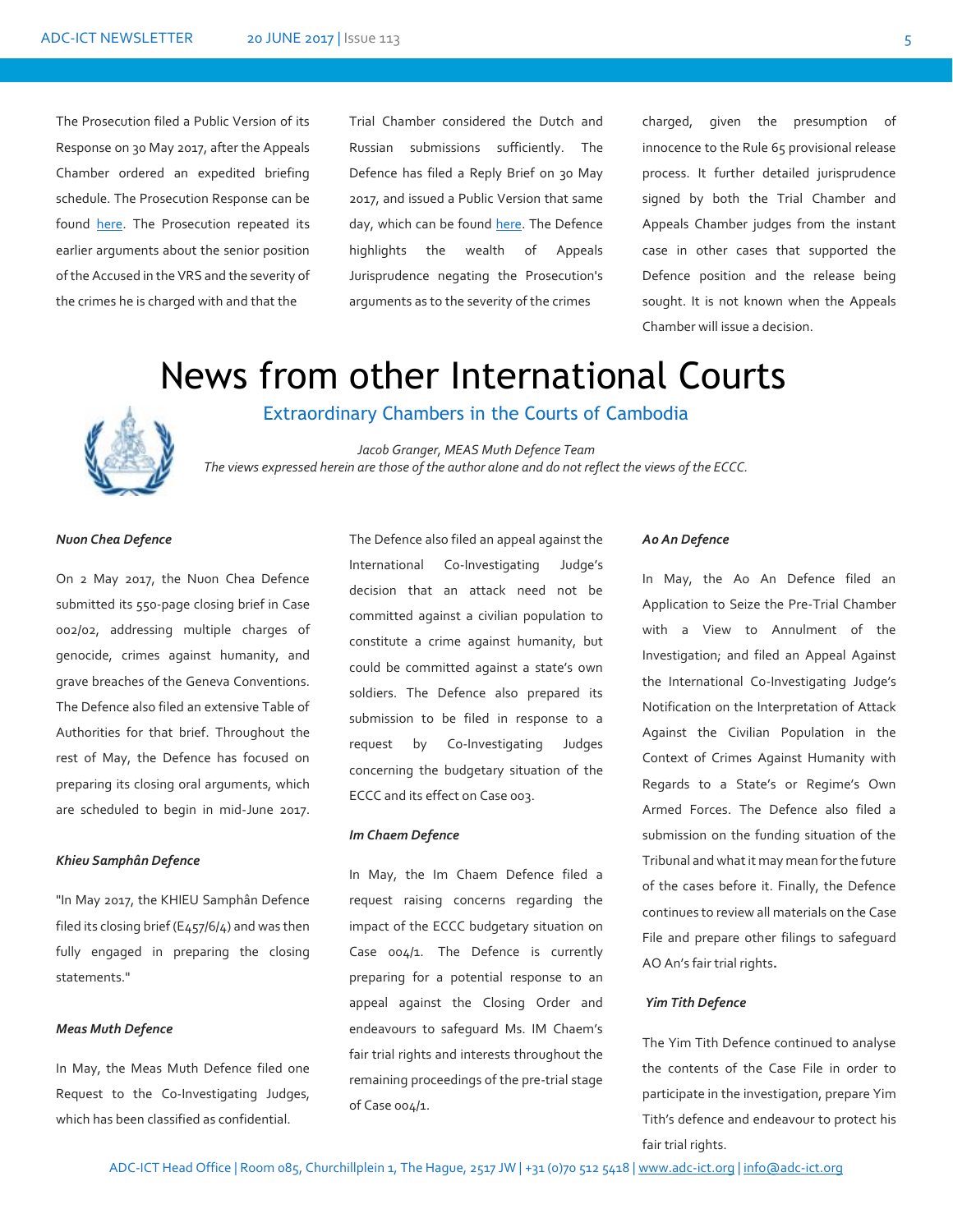

### Special Tribunal for Lebanon

*The views expressed herein are those of the author alone and do not reflect the views of the STL.*

#### *Witness overview*

**2-4 May:** Edward Philips (Witness PRH435), an expert in telecommunications, cell site analysis, and Global System for Mobile Communications (GSM) as applied to cell site analysis, was cross-examined by Defence Counsel for Merhi and Oneissi.

**8 May**: Andrew Donaldson (Witness PRH230), a Prosecution analyst, was examined on his qualifications in the area of telephone co-location.

**17 May:** Presiding Judge David Re, acting as Judge Rapporteur, held a status conference to discuss matters including a [filing by the](https://www.stl-tsl.org/index.php?option=com_k2&id=9425_15c4f15399dddf99939a4f3ba03ad831&lang=en&task=download&view=item)  [Legal Representative of Victims,](https://www.stl-tsl.org/index.php?option=com_k2&id=9425_15c4f15399dddf99939a4f3ba03ad831&lang=en&task=download&view=item) two [Registry submissions](https://www.stl-tsl.org/index.php?option=com_k2&id=9481_5928c7d5835f5a67be0f78452355c86e&lang=en&task=download&view=item), and the resumption of Donaldson's testimony following an adjournment in the proceedings to deal with Defence submissions related to his evidence.



**HASSAN HABIB MERHI**

#### *Witness Testimony*

*Cross-Examination of Philips by Defence Counsel for Merhi (2-4 May)*

Co-Counsel Jad Khalil continued his crossexamination of Philips on 2 May. The crossexamination focused on the concept of "best server coverage," which featured prominently in Philips' reports.

Khalil asked the witness about the coverage maps and their reproduction in the Electronic Presentation of Evidence (EPE) software; the possibility of a cell phone in one location connecting to various cell sites; and cells surrounding the alleged residence of Merhi.

The witness explained that in his presentation he stated the difference between "coverage" and "best server coverage," and that the EPE shows best server coverage maps. He also explained how signals can vary depending on a mobile phone's proximity to cell sites and relative strength. The witness also explained the various factors that can affect the signal strength such as the power of the cell site, frequency, distance from the cell site, height and orientation of the cell relative to a building, the building's material, the depth of the person within a building, gain of the antenna, tilt of the antenna, and the surrounding buildings or terrain.

Counsel then asked the witness regarding specific examples, such as the surroundings of the alleged residence of Merhi.

Counsel also asked the witness about several other issues, including radio frequency cell site surveys; his investigative methods; the qualification of Green 071 as a mission phone; and the possibility of having two "dirty phones" handled by one user for a single mission, and the users' subsequent discipline in terms of the mission.

The witness explained that anonymity of contacts and concealment of location and movement were essential to mission phones. He stated that similar levels of anonymity would be expected from two "dirty" phones possibly handled by one user.

Co-Counsel Dorothée Le Fraper Du Hellen cross-examined Philips from 2-4 May. The cross-examination focused on the methodology used by Philips in his reports and the mission phones, in particular Green 071 and its alleged attribution to Suspect (Subject) 3 (Merhi).

Le Fraper Du Hellen questioned the inconsistencies in co-location of Green 071 and Purple 231 prior to the attribution dates. Counsel also asked the witness about inconsistencies in co-location between: Green 071 and Purple 472 from 2 October 2004 to 7 February 2005; between Associate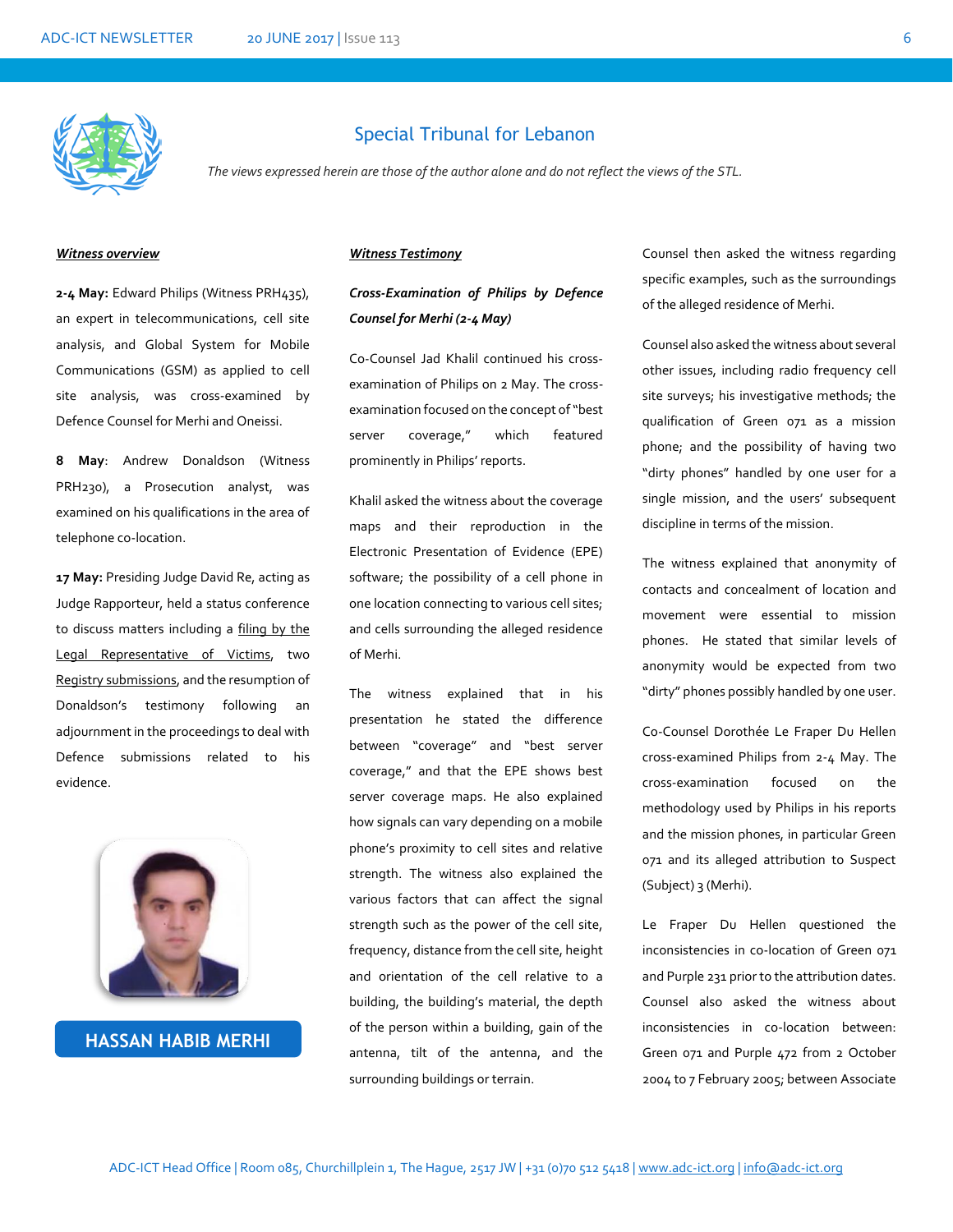Purple 375 and Green 071 from 20 September 2004 to 7 February 2005; between Green 071 and Associate Purple 415 from 24 September 2004 to 7 February 2005; and between Green 071 and Phone 126 between 1 September 2004 to 7 February 2005.

Le Fraper Du Hellen asked the witness about the filtered data he received from the Prosecution while drafting his single-user report, and whether it concerned Green 071. Counsel also asked the witness if he looked into the "cell dump" for each cell activated by Green 071.

The witness explained that he worked on the data he was given in regard to Suspect 3, which included call sequence table data and best server coverage data, but excluded locations and background events. He added that he did not look into cell dumps, and only analyzed the data related to Green 071 as of 24 September 2004 (the date of attribution to Suspect 3).

Le Fraper Du Hellen also asked about the methodology the witness used as an expert in order to establish the identity of the user Green 071, and whether the latter used other telephones.

The witness explained that he did not have full data records for Green 071 prior to preparing the single-user analysis report.

#### *Defence Counsel for Oneissi (4 May)*

Natalie von Wistinghausen cross-examined the witness about cell phone connections to neighboring cells, the impact on coverage of changes to azimuths and of clutter, and the

information the witness received from the Prosecution.

von Wistinghausen raised the possibility of mistaken interpretations of Call Data Records (CDRs) as indicating movement of a phone between theoretical areas of coverage when the content of an SMS or phone call is unavailable. The witness explained that if there are no end cells data or previous and subsequent call information, then this could be a possibility.

Counsel relied on the example of an SMS exchange between Al Jazeera news agency staff members in the afternoon of 14 February 2005 (the day of the attack), the possible cells activated around the tree where the videotape containing the alleged false claim of responsibility was located, and the best server coverage in that area.

The witness reiterated that a telecommunications network provides coverage and capacity over a geographical area. If a network is affected by differences in clutter, the network would adjust that area of best server coverage.

## *Re-examination by Prosecution Trial Counsel (4 May)*

Philips was re-examined by Marc Desalliers in relation to the use of Green 071 before and after 20 September 2004. The witness reiterated the significance of the concentration of calls for Green 071.

The witness was also questioned regarding his use of a "pivot table" (a tool used to sort data) in order to carry out cell site analysis. When looking at the call sequence table of a

specific mobile, the witness would use a pivot table to analyze the cells that were used and how many times they were activated.

## *Examination of Donaldson's Qualifications (8 May)*

A week before Donaldson was scheduled to testify, Counsel for Ayyash and Merhi filed a motion requesting the Trial Chamber to prevent Donaldson giving evidence on colocation. The Defence argued that certain paragraphs in Donaldson's reports concerning co-location constituted inadmissible expert opinion because colocation required a level of knowledge that Donaldson – as a Prosecution non-expert witness – did not possess.

The Trial Chamber in its decision of 5 May 2017 (filing F3126), deferred its decision on whether Donaldson could provide opinion evidence on co-location until it held a *voir dire* on this issue.

On 8 May 2017, during the *voir dire* session, Prosecution Trial Counsel Carrier-Desjardins examined Donaldson on his professional experience and qualifications to present opinion evidence on co-location. His curriculum vitae and the methodology he used in his reports were received into evidence.

The examination focused on the skills that Donaldson used to produce his co-location analysis and sought to demonstrate that his experience and methodology were sufficient for the Trial Chamber to consider his colocation opinion as reliable.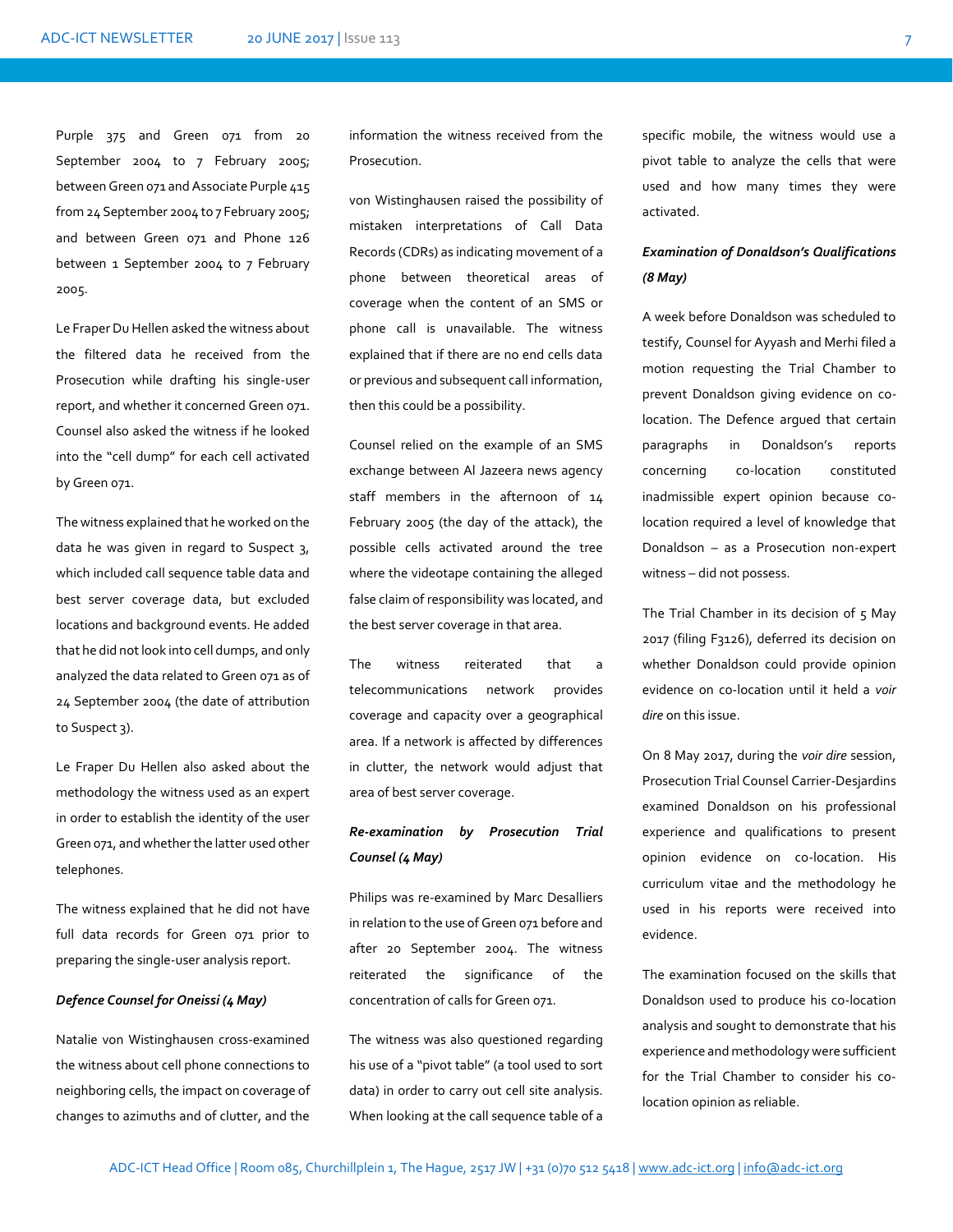Donaldson worked as an analyst from 2000- 2007 in law enforcement in the UK, where he dealt occasionally with telecommunication analysis. He was recruited as a communications analyst to work at the United Nations International Independent Investigation Commission (UNIIIC) in October 2007 and has worked with Lebanese CDRs since. Donaldson went on to explain the tasks he was assigned in relation to the Lebanese CDRs. In total, Donaldson stated he had 17 years of analytical experience, of which almost the last 10 focused solely on analysis of Lebanese CDRs. Carrier-Desjardins informed the Trial Chamber that the OTP sought Donaldson's and Philips' evidence independently, and that their conclusions are consistent in many ways.

#### *Submissions by Defence teams (8 May)*

Defence Counsel for Ayyash, Chad Mair made oral submissions arguing that Donaldson did not have sufficient specialized knowledge, skills, and training to provide evidence on co-location. Mair argued that Donaldson had minimal training and none since 2010 and although his work in the police force touched upon cell site data, he did not specialize in it. He also challenged the methodology adopted and the conclusions drawn in Donaldson's reports.

#### *Submissions by Prosecution (8 May)*

In response to the Defence's submissions, Prosecution Trial Counsel Carrier-Desjardins argued that Donaldson's experience and methodology were sufficient for the Trial

Chamber to consider his opinion on colocation. Counsel argued that he had worked extensively with cell dumps, analyzing single phones, and conducting co-location analysis.

The Trial Chamber adjourned to consider the submissions of the Parties on this issue.

#### *Status Conference (17 May)*

On 17 May, Presiding Judge David Re, acting as Judge Rapporteur, held a status conference to discuss several matters. These included the [request of the Legal](https://www.stl-tsl.org/index.php?option=com_k2&id=9425_15c4f15399dddf99939a4f3ba03ad831&lang=en&task=download&view=item)  [Representatives of Victims to call witnesses](https://www.stl-tsl.org/index.php?option=com_k2&id=9425_15c4f15399dddf99939a4f3ba03ad831&lang=en&task=download&view=item)  [and tender other evidence, t](https://www.stl-tsl.org/index.php?option=com_k2&id=9425_15c4f15399dddf99939a4f3ba03ad831&lang=en&task=download&view=item)wo submissions from the Registry, and the resumption of the evidence of Prosecution witness Andrew Donaldson.

The Presiding Judge asked the parties to file their submissions, and the Legal Representatives of Victims their observations, regarding the Registry's submissions by 22 May.

Regarding Donaldson's evidence, the Presiding Judge informed those present that the Trial Chamber was in the process of preparing two decisions in relation to Defence motions prior to the resumption of proceedings.

The first motion, filing F3045[, Merhi Defence](https://www.stl-tsl.org/index.php?option=com_k2&id=9334_caf421e536ebcd26a36842928549be64&lang=ar&task=download&view=item)  [Motion for Disclosure of Documents](https://www.stl-tsl.org/index.php?option=com_k2&id=9334_caf421e536ebcd26a36842928549be64&lang=ar&task=download&view=item)  [Relating to the Witness Andrew Donaldson](https://www.stl-tsl.org/index.php?option=com_k2&id=9334_caf421e536ebcd26a36842928549be64&lang=ar&task=download&view=item)  [\(PRH230\),](https://www.stl-tsl.org/index.php?option=com_k2&id=9334_caf421e536ebcd26a36842928549be64&lang=ar&task=download&view=item) was filed on 21 March 2017.

The second motion, filing F3098, Joint [Defence Motion In Limine Regarding Expert](https://www.stl-tsl.org/index.php?option=com_k2&id=9376_b3da6778c8efe51ee426743994d86f71&lang=en&task=download&view=item)  [Evidence From Prosecution Witness](https://www.stl-tsl.org/index.php?option=com_k2&id=9376_b3da6778c8efe51ee426743994d86f71&lang=en&task=download&view=item) 

[PRH230,](https://www.stl-tsl.org/index.php?option=com_k2&id=9376_b3da6778c8efe51ee426743994d86f71&lang=en&task=download&view=item) was filed on 21 April 2017. Counsel for Merhi and Ayyash sought the exclusion of paragraphs on co-location from three of the five reports the Prosecution sought to introduce through the witness Donaldson (those related to Merhi and Ayyash, as well as former accused, Mustafa Amine Badreddine).

The Special Tribunal for Lebanon has published a Primer on Telecommunications Evidence. The primer can be foun[d here.](https://www.stl-tsl.org/en/media/stl-bulletin/5752-primer-on-telecommunications-evidence)



## **PRIMER ON [TELECOMMUNICATIONS](https://www.stl-tsl.org/en/media/stl-bulletin/5752-primer-on-telecommunications-evidence) EVIDENCE**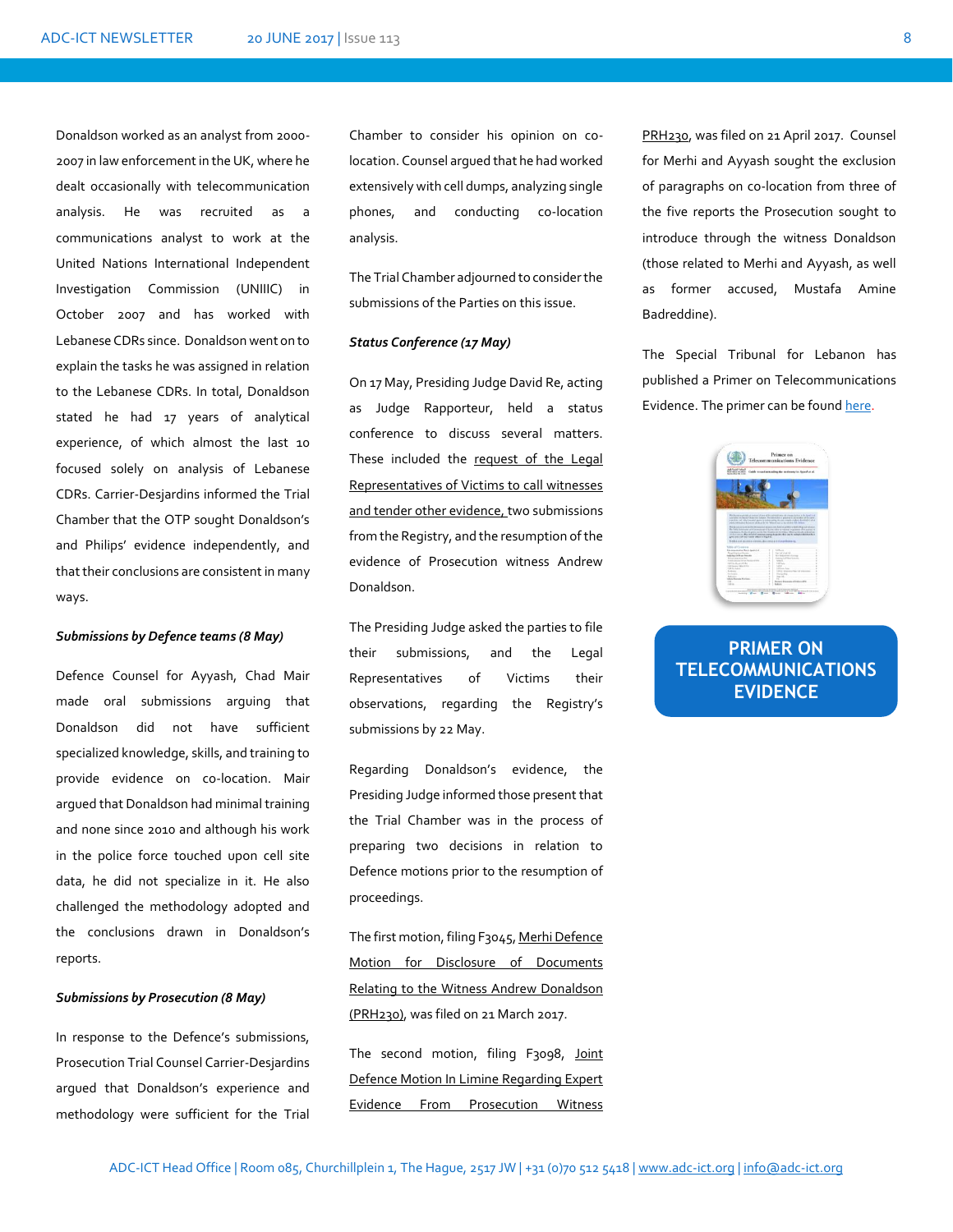# ICL News Round-up

**No interest or no information? Northern Ugandans disappointed in coverage of Dominic Ongwen's trial**, *Let's Talk Uganda*

Locals in northern Uganda have expressed concerns over limited, inadequate and inconsistent information concerning the court proceedings of alleged LRA commande[r Dominic Ongwen](http://letstalk.ug/tag/dominic-ongwen) at The Hague based [International Criminal Court.](http://letstalk.ug/tag/icc) We spoke to people from Acholi, West Nile and Teso sub-regions to gather their views on their access to the trial… [Read more.](http://letstalk.ug/article/no-interest-or-no-information-northern-ugandans-disappointed-coverage-dominic-ongwens-trial) 

**ICC and Africa: The case of Zambia**, *Coalition for the ICC***.** 

The Southern African Centre for the Constructive Resolution of Disputes (SACCORD) has been helping popularize the results of public consultations held in Zambia in 2017 on the country's future at the ICC - an overwhelming 93.3% of those who participated voted to stay with the Court. Now, according to SACCORD Executive Director Boniface Cheembe, civil society is making sure the government does not turn its back on this concrete endorsement… [Read more.](http://www.coalitionfortheicc.org/news/20170606/icc-and-africa-case-zambia)

**40th Anniversary of the Additional Protocols of 1977 of the Geneva Conventions of 1949**, *EJIL: Talk!*

On 8 June 1977, at the invitation of Switzerland, plenipotentiaries of more than one hundred States gathered at the

"Diplomatic Conference on the Reaffirmation and Development of International Humanitarian Law Applicable in Armed Conflicts" to finalize and adopt Additional Protocols I and II (APs I and II) to the 1949 Geneva Conventions (GCs). Together with the GCs, APs I and II form the core of international humanitarian law. Their adoption forty years ago marks a milestone in the regulation of armed conflicts... Read [more.](https://www.ejiltalk.org/40th-anniversary-of-the-additional-protocols-of-1977-of-the-geneva-conventions-of-1949/)

**Saif al-Islam: Gaddafi's son 'released after more than five years of detention'**, *Independent*

[Saif al-Islam,](http://www.independent.co.uk/news/world/africa/gaddafi-muammar-son-saif-al-islam-death-row-libya-released-a7124526.html) the son and one-time heir apparent of late Libyan dictator Muammar Gaddafi, has been released after more than five years in detention, his captors said. A statement by his captors, the Abu Bakr al-Siddiq Battalion, said Saif al-Islam was released on Friday, but gave no details on his whereabouts. Battalion officials at Zintan, a town south of the capital Tripoli, confirmed his release. They declined to disclose his whereabouts, citing concerns over his safety... Read more.

**Serbian Lawsuits over NATO Bombing 'Likely to Fail'**, *Balkan Transitional Justice*

Serbian experts hope to prove that depleted uranium used in the 1999 NATO bombing poisoned people and to file a series of

lawsuits, but legal analysts say they have almost no chance of success. A team made

up of Serbian and foreign lawyers and doctors plans to prepare lawsuits against NATO countries for using depleted uranium during the 1999 bombing of Yugoslavia, but legal experts doubt whether the cases will succeed, Serbian public broadcaster RTS reported on Sunday. The lawyers and doctors will try to connect an increase in severe illnesses to the use of depleted uranium in the bombing, so they can file charges against 19 members of NATO. They believe they can do this within two years… [Read more.](http://www.balkaninsight.com/en/article/announced-lawsuits-against-nato-raises-eyebrows-06-12-2017) 

**Bosnia's Segregated Schooling Entrenches Wartime Divisions**, *Balkan Transitional Justice*

In the second of two reports on the education system in Bosnia, where children are taught differently according to ethnicity, experts argue that segregated schooling is a way of keeping people divided. Three different curriculums - Croatian, Serbian and Bosnian - are taught in Bosnia and Herzegovina's schools in parallel. There are no joint textbooks, so children learn three different variations of the truth about the 1990s war in their history classes, as well as three different literature canons… [Read more](http://www.balkaninsight.com/en/article/bosnia-s-segregated-schooling-entrenches-wartime-divisions-06-12-2017?utm_source=Balkan+Transitional+Justice+Daily+Newsletter+-+NEW&utm_campaign=1d884708d8-RSS_EMAIL_CAMPAIGN&utm_medium=email&utm_term=0_a1d9e93e97-1d884708d8-319753337)**.**

**ICC prosecutor urges international community to help bring Darfur war crime suspects to justice**, *Jurist*

The prosecutor for the [International](https://www.icc-cpi.int/Pages/Main.aspx)  [Criminal Court](https://www.icc-cpi.int/Pages/Main.aspx) (ICC), Fatou Bensouda, on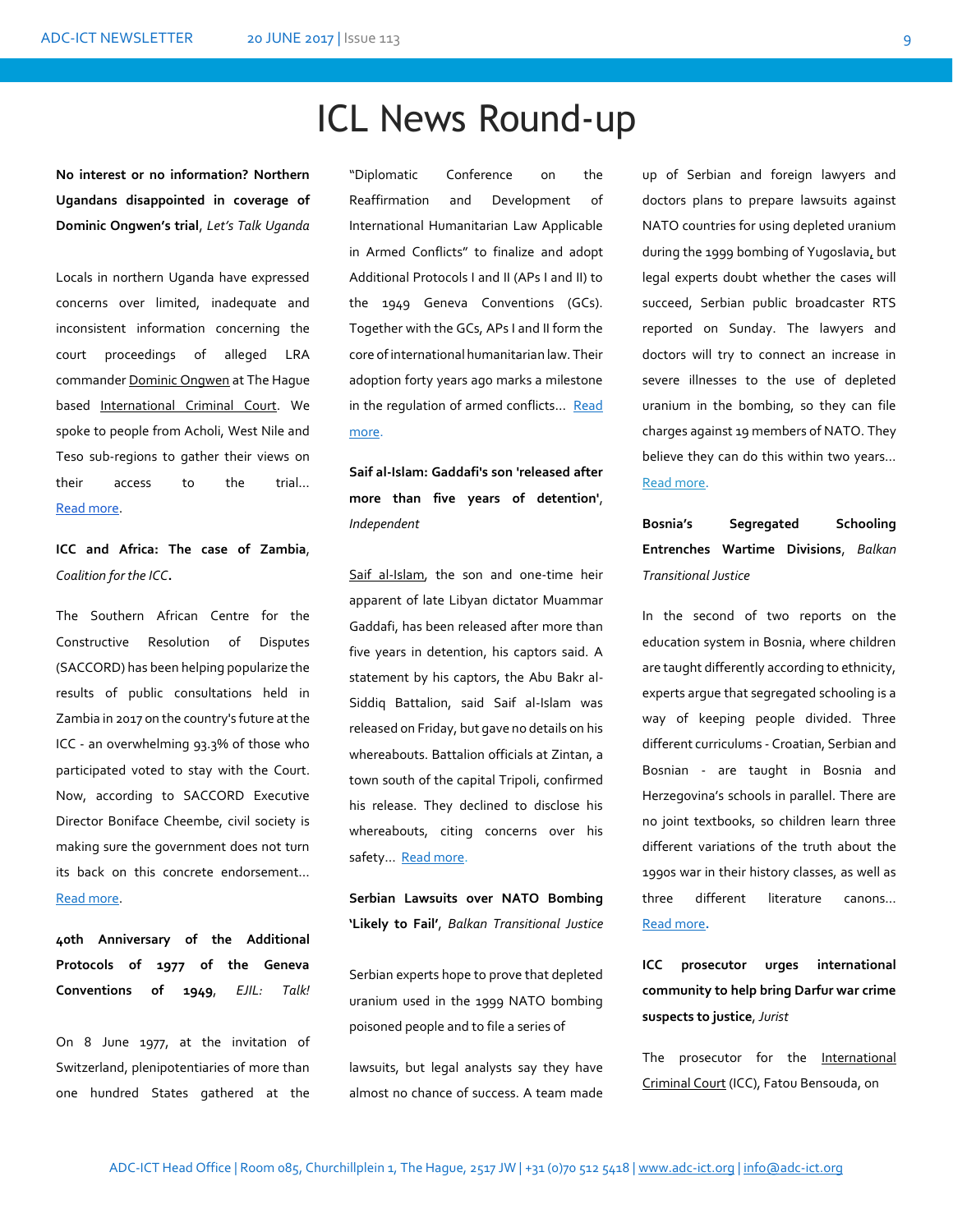Thursday [renewed her calls](https://www.icc-cpi.int/Pages/item.aspx?name=170608-otp-stat-UNSC) [statement] to the [UN Security Council](http://www.un.org/en/sc/) [official website] and the international community to support her office's efforts in tackling impunity and pursuing justice for human rights violations in the Darfur region of Sudan. Bensouda particularly urged all UN member states, specifically ones that are party to the Rome [Statute](https://www.icc-cpi.int/nr/rdonlyres/ea9aeff7-5752-4f84-be94-0a655eb30e16/0/rome_statute_english.pdf) [text, PDF], to arrest and surrender suspects of alleged genocide, war crimes and crimes against humanity committed in Darfur… [Read more.](http://www.jurist.org/paperchase/2017/06/icc-prosecutor-urges-international-community-to-help-bring-darfur-war-crime-suspects-to-justice.php)

## **DR Congo's 'The Terminator' to testify in war crimes trial**, *Justice Info*

Congolese ex-rebel commander Bosco Ntaganda will finally testify Wednesday in his trial at the International Criminal Court, fending off accusations of using child soldiers and capturing sex slaves for his rebel army. Almost two years after the trial opened, the man once dubbed "The Terminator" will take the stand to recall events in 2002 to 2003, when his rebel forces rampaged through the vast central African country's gold-rich Ituri province, murdering and raping civilians and plundering their possessions. Ntaganda, 43, has denied 13 charges of war crimes and five counts of crimes against humanity committed by his Patriotic Forces for the Liberation of Congo (FPLC)… [Read more.](http://www.justiceinfo.net/en/component/k2/33548-dr-congo-s-the-terminator-to-testify-in-war-crimes-trial.html)

**Kosovo elections with war crimes court and international justice in mind**, *Justice Info*

Kosovo voted Sunday for a new parliament that will have to navigate tense relations with Serbia, endemic corruption and possible war crimes indictments for some of

its leaders. The early general election is only the third since Kosovo unilaterally declared independence in 2008, but it "might be the hardest to predict," according to Florian Bieber, professor of Southeast European Studies at the University of Graz in Austria. A month after the last government lost a confidence vote, the battle for a new prime minister pitches an ex-guerrilla commander against a former student protest leader and an economist likened to French President Emmanuel Macron… [Read more.](http://www.justiceinfo.net/en/component/k2/33541.html?Itemid=102)

**Bosnia's glorification of war criminals 'unacceptable': prosecutor**, *Justice Info*

Serge Brammertz urged the Security Council to address the denial of war crimes in Bosnia during a meeting on the work of the International Criminal Tribunal for the former Yugoslavia (ICTY). The prosecutor criticized a recent decision of Bosnian Serb education officials to ban textbooks that teach students about the Srebrenica genocide and the siege of Sarajevo."These facts are taught in classrooms around the world, but not in the country where the crimes were committed," Brammertz told the council... [Read more.](http://www.justiceinfo.net/en/component/k2/33504-bosnia-s-glorification-of-war-criminals-unacceptable-prosecutor.html)

**Will the ICC take up crimes against migrants in Libya?**, *Justice Info*

A few weeks later, after a surprise visit to Libya, UN High Commissioner for Refugees Filippo Grandi said he was "shocked to discover the difficult conditions in which refugees and migrants live", and denounced the "terrible" conditions in refugee centres in Libya. The two organizations launched a

humanitarian programme for the 600,000 migrants, refugees and displaced people in Libya. NGOs such as Médecins sans frontières, Amnesty International and Human Rights Watch have for months been denouncing the crimes being committed. Echoing these expressions of alarm, International Criminal Court (ICC) Prosecutor Fatou Bensouda declared on May 8 that "crimes, including killings, rapes and torture, are alleged to be common place" in Libya's refugee holding centres… [Read more.](http://www.justiceinfo.net/en/component/k2/33499-will-the-icc-take-up-crimes-against-migrants-in-libya%C2%A0.html)

**Judges Decline to Restrict Ntaganda Contacts During His Testimony**, *International Justice Monitor*

Trial judges have rejected prosecution requests to slap a range of restrictions on Bosco Ntaganda during his upcoming testimony at the International Criminal Court (ICC). They determined that the measures suggested by the prosecution were unnecessary or not enforceable. Among others, judges declined to bar Ntaganda from meeting his lawyers during his testimony that is expected to last for up to six weeks. The judges also declined to order Ntaganda's lawyers to tell defense witnesses not to watch the accused's testimony in any manner. Ntaganda, a former rebel commander in the Democratic Republic of Congo, will take the witness stand in his own defense on Wednesday… [Read more.](https://www.ijmonitor.org/2017/06/judges-decline-to-restrict-ntaganda-contacts-during-his-testimony/)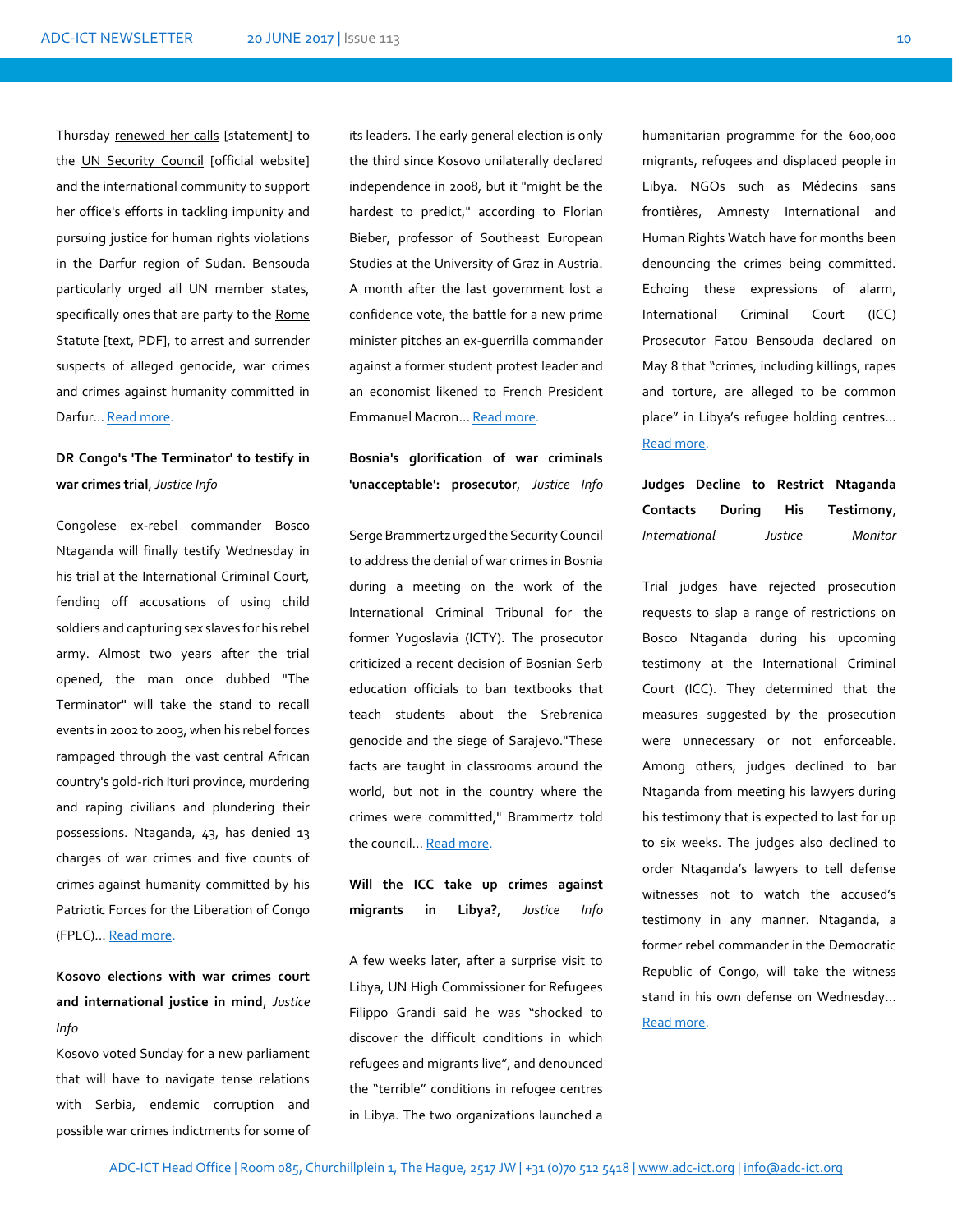# **Blog Updates and Online Lectures**

**"Chechnya's Anti-Gay Purge: Crimes Against Humanity"**, by Junteng Zheng. Blog available [here.](https://www.ejiltalk.org/chechnyas-anti-gay-purge-crimes-against-humanity/#more-15222) 

**"Bemba, et al. Sentencing Decision: A Victory with a Bitter Taste"**, by Ekaterina Kopylova. Blog availabl[e here.](http://opiniojuris.org/2017/05/15/bemba-et-al-sentencing-decision-a-victory-with-a-bitter-taste/)

**"States Are Failing Us in Syria - Not International Law"**, by Kevin Jon Heller. Blog available here.

## **Blog Updates Online Lectures and Videos**

**"The Chemical Weapons Convention, the Organization for the Prohibition of Chemical Weapons and Non-State Actors"**, by Olufemi Elias. Lecture availabl[e here.](http://legal.un.org/avl/ls/Elias_ACD.html)

**"International Criminal Law and Domestic Courts"**, by Larissa van den Herik. Lecture availabl[e here.](http://legal.un.org/avl/ls/Herik_CP.html) 

**"Human Rights Law in Africa"**, by Christof Heyns. Lecture available [here.](http://legal.un.org/avl/ls/Heyns_HR.html)

# Publications and Articles

Gerhard Werle and Moritz Vormbaum (2016). **The African Criminal Court - A Commentary on the Malabo Protocol**, Springer.

Gregory S. Gordon (2017). **Atrocity Speech Law**, Oxford University Press.

Nick Gallus (2017). **The Temporal Jurisdiction of International Tribunals**, Oxford University Press.

Henrique Carvalho (2017). **The Preventive Turn in Criminal Law**, Oxford University Press. University Press.

## **Books Articles**

Marko Milanović (2016). **"Establishing the Facts About Mass Atrocities: Accounting for the Failure of the ICTY to Persuade Target Audiences"**, Georgetown Journal of International Law, Volume 47, p. 1321-1378.

Shana Tabak (2016). **"Ambivalent Enforcement: International Humanitarian Law at Human Rights Tribunals"**, Michigan Journal of International Law, Volume 37, p. 661-715.

Christian Wenaweser and Sina Alavi (2017). **"From Nuremberg to New York: The Final Stretch in the Campaign to Activate the ICC's Jurisdiction over the Crime of Aggression"**, Harvard International Law Journal, Volume 58.

# Calls for Papers

**The International Journal for the Semiotics of Law** has issued a call for papers on "Representations of Law, Justice and the Subject in Engreenages". Deadline: 30 June 2017, for more information, click here. Engrenages". Deadline: 30 June 2017, for more information, clic[k here.](http://www.legalscholarshipblog.com/2017/04/19/cfp-representations-of-law-justice-the-subject-in-engrenages/) 

**The Journal of the International State Crime Initiative** has issued a call for papers on "State Crime and Colonialism". Deadline: 30 September 2017, for more information, click [here.](http://www.legalscholarshipblog.com/2017/04/19/cfp-state-crime-colonialism/)